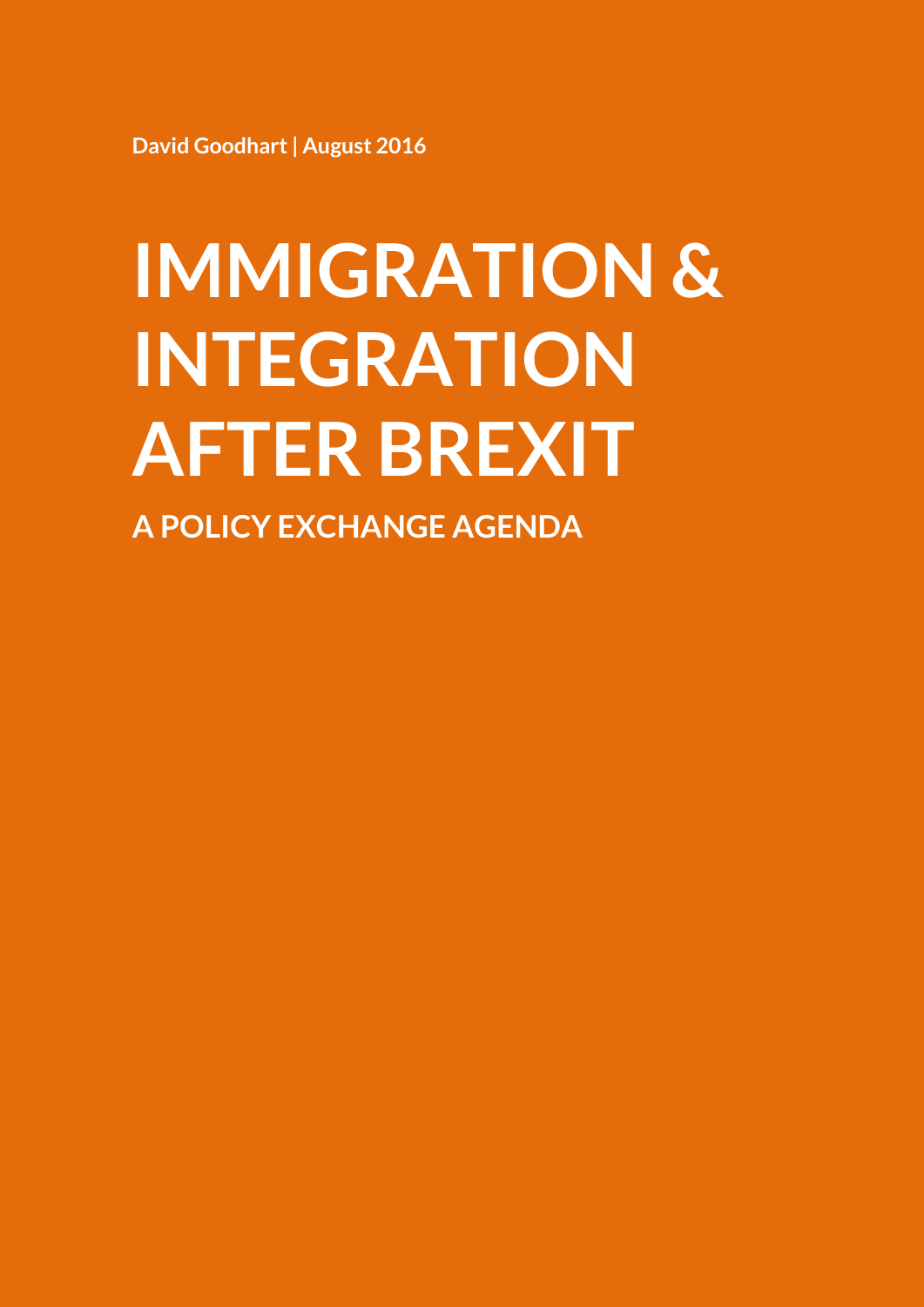The Brexit vote is an opportunity to reboot policy thinking in many areas, not least immigration and integration, one of the main factors to have inspired the vote in the first place. Here are a few ideas ranging from the bureaucratic/technical (a target of no more than six weeks to deal with an employer's work permit request) to the more fundamental (creating an official population register). They are grouped together in the following five sections:

- 1. How to replace freedom of movement.
- 2. Making the bureaucracy work better
- 3. Reviewing employability of UK citizens and reducing dependence on immigration
- 4. Responding to social infrastructure pinch-points and building on Casey
- 5. Longer term: population register and two-tier citizenship.

It is important to note that all but the first point can be acted upon NOW prior to any final agreement on freedom of movement. And given that short term immigration flows might actually increase with EU citizens rushing to get in before the rules change (although see section 1 below), and that a UKIP-inspired "betrayal" narrative on immigration may become popular, it is important that the government takes the initiative in this field to reassure citizens that sensible action is being taken. Some of the proposals below have symbolic as much as administrative or economic significance, others clearly have non-trivial public spending implications. How will they be paid for? In the short term through a relaxation of spending targets for the Home Office in the longer run there are several possibilities, to mention just three: taking a slice of the current DfID budget (at least some of the extra spending will be refugee related so could count as a development issue); hypothecating a slice of the saving the UK will make from the net payment to the EU; making the richer universities (which now have significant reserves) pay for the running of a new Student Migration Agency to supervise student flows.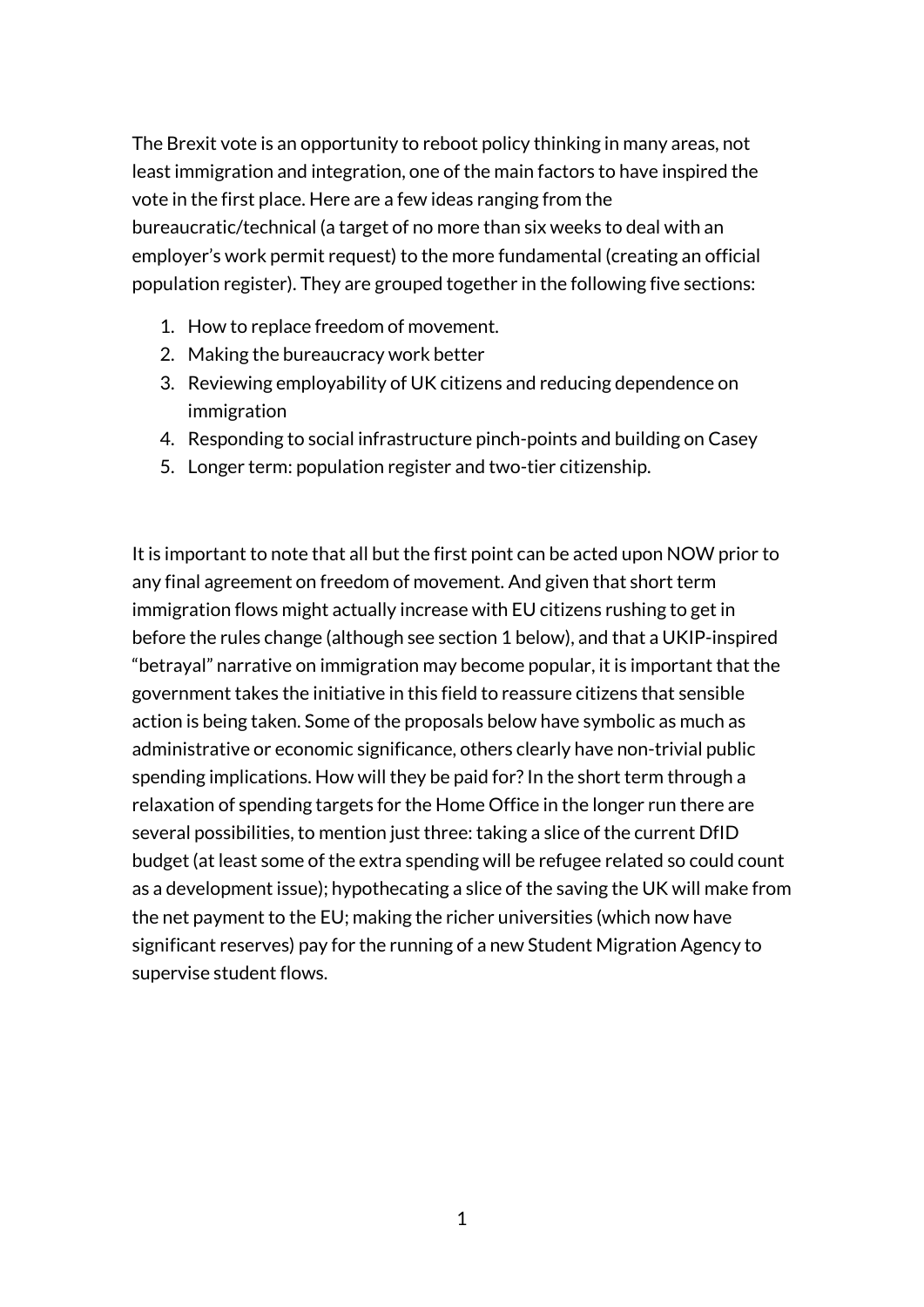## **1. HOW TO REPLACE FREEDOM OF MOVEMENT**

The Brexit vote has merely made more complex what was already one of the central tasks of British public policy: how to respond to the legitimate desire of a large majority to reduce the scale of immigration, especially low-skill immigration, while minimizing damage to an economy that has in some sectors become heavily dependent on migrant labour.

We assume that visa-free travel for visitors to and from the EU will continue after Brexit but any sort of deal between Britain and the EU will surely involve replacing the current free movement of citizens with a work-permit controlled movement of labour.

What about the 3m-plus who are already here? The government has already moved to reassure them that there will be no immediate change in their circumstances but we should not be saying, prior to a negotiation, that the terms under which they arrived will remain the same under any circumstances. There is certainly a strong case for saying that those who arrived before June 23rd should continue to enjoy the conditions that prevailed on their arrival—full access to the social state and rights to bring in dependents and so on—but what about those who arrived after June 23rd ? This cannot be decided now, it must be part of a negotiation, a negotiation that will also involve the interests of the 1.2m British citizens resident in other EU countries. And if there is uncertainty about the future rights of post-June 23rd arrivals that may not be a bad thing in helping to prevent a last minute surge before the negotiation proper. Indeed if there is evidence of a surge an announcement should be made to the effect that there is no guarantee that those arriving after June 23rd will enjoy the same rights as those who arrived before.

For those that have been here for a decent period of time we should be reducing uncertainty so far as possible and thinking in terms of a special "Brexit Citizenship" offer. It is estimated that more than half of the 3.3m-plus EU citizens have been primarily resident in Britain for at least the five year qualifying period for permanent residence (about 1.6m of the total are employees, around 400,000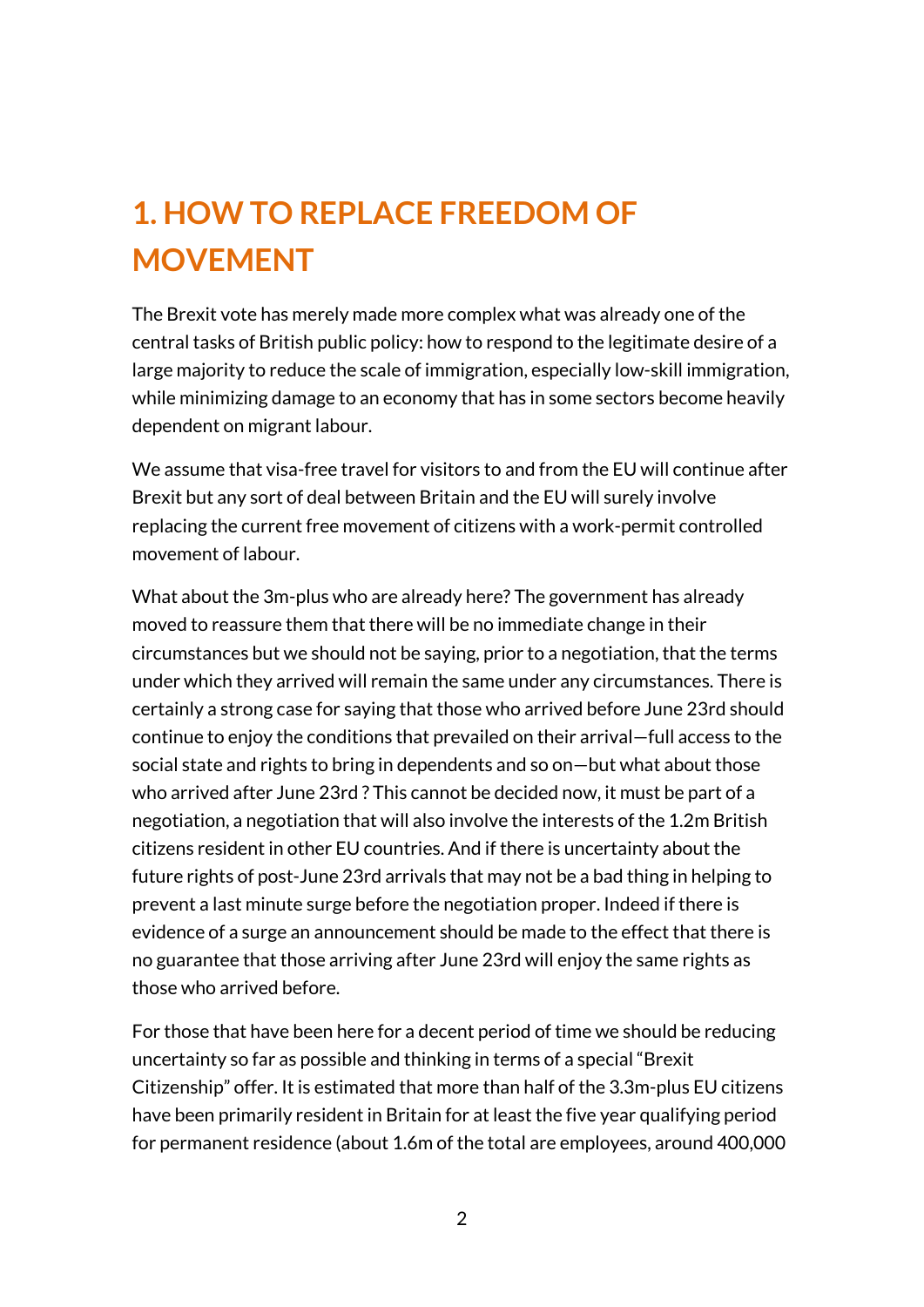are self-employed and the rest are dependents or retired). Many of those people will have integrated into British society, will have British friends, may have children at British schools. They have already qualified in terms of length of residence to become British citizens and we should encourage them to do so (at least those without a criminal record or some other disqualifying characteristic). And we could make it more attractive by reducing the cost to say £1,000 from the current cost of around £5,000.

In any case, so long as the new arrangements are well managed and the decline in EU numbers relatively gradual there is no reason why this should cause significant economic damage in itself (though having to leave the single market to achieve it might have negative consequences and there may be adverse consequences for individual businesses).

It is worth recalling that the freedom of movement aspect of the EU's "four fundamental freedoms" is more political than economic in inspiration. All trade theory from Ricardo onwards assumes the immobility of labour. The whole point of trade is that you can buy goods and services from people in other countries, they do not have to come to your country to provide them. It is true that service industries may require more exchange and intermingling of people than making cars or fridges. And London will certainly need a large continuing flow of EU citizens to thrive. But this service sector anomaly may, increasingly, belong to the past. Communications technology already connects London's magic circle law firms to Singapore in the blink of an eye.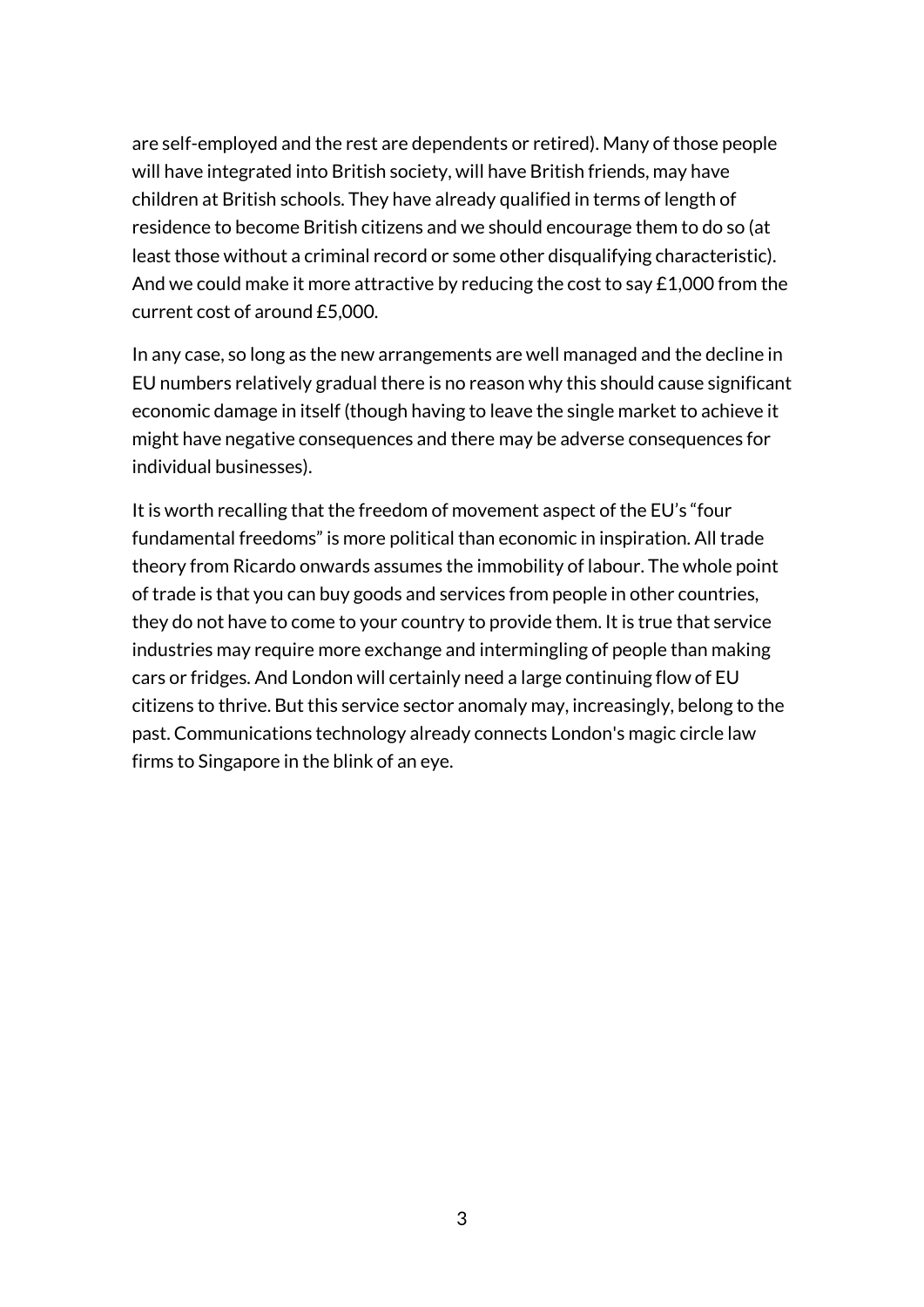

Source: Social Market Foundation 2016

The golden years of post-war economic growth for the European economy came when there was relatively little movement between European countries and movement has remained negligible for about two-thirds of the life span of the single market (launched in 1986). Even since the big increase in intra-EU freedom of movement after the 2004 arrival of the much poorer central and eastern European states the overall numbers have remained relatively small and significant inflows have been limited to a handful of northern European states, including the UK.

From the point of view of Europe as a whole there is a clear benefit in an unemployment safety valve which makes it easy for people to move temporarily from poorly performing economies with high joblessness to booming ones with tight labour markets. (This is what has happened since 2012 in the UK when large numbers of young unemployed southern Europeans unexpectedly arrived.)

There might also be some theoretical benefit in having a more Europeanised labour market in some niche areas, like parts of academia and some low skill sectors like agriculture and food processing. Employers certainly benefit in the short-term from having a much larger pool of already trained or willing workers though if this leads to a lower level of investment in training in the national labour market (or lower wages) the result may be negative for society as a whole. There are also brain-drain issues for the poorer central and eastern European societies as highlighted in a recent IMF report which estimates that 20m people have left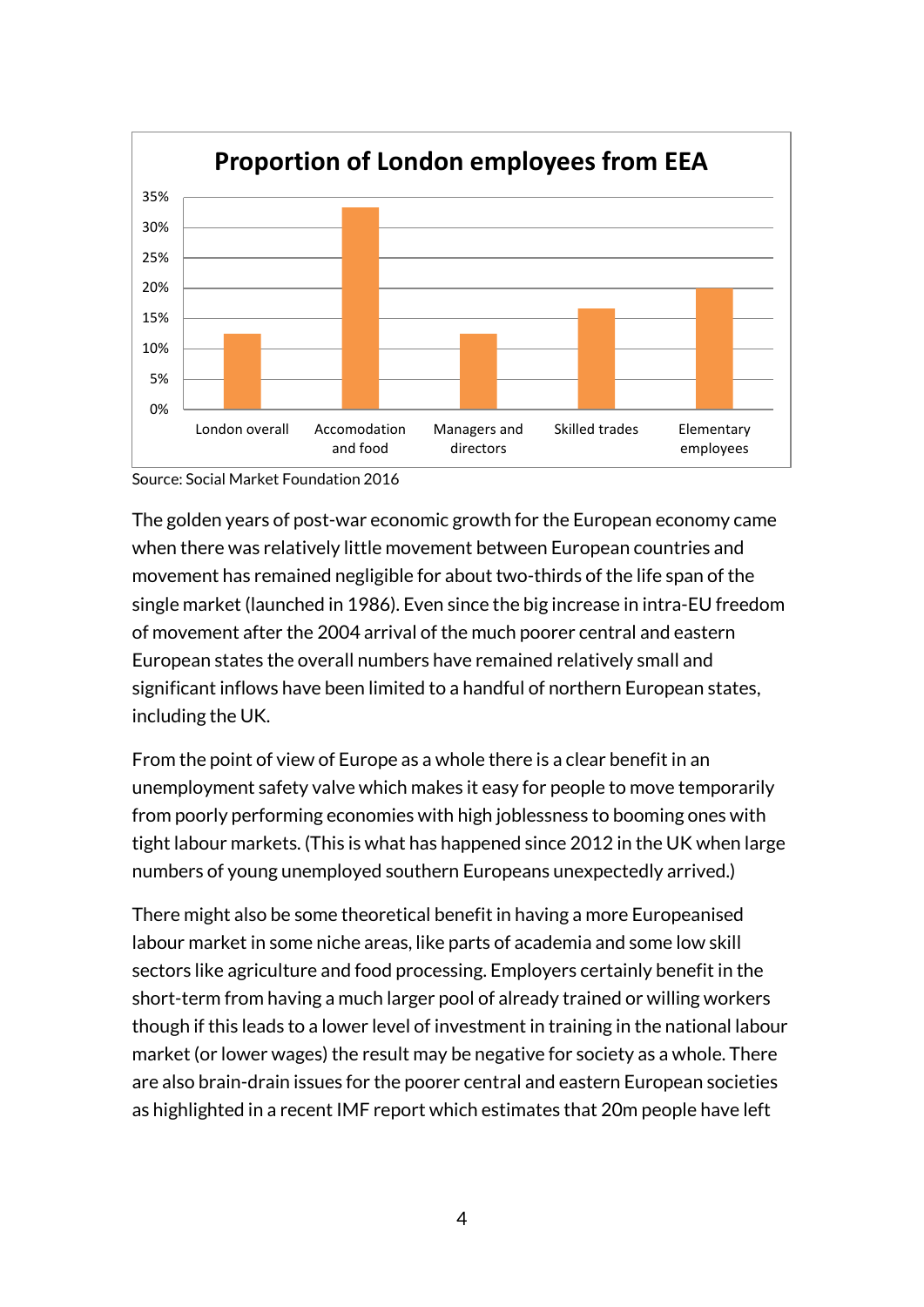eastern Europe over the last 25 years with 80 per cent heading for western Europe.

These relatively small, and qualified, benefits have been bought at a very high price in terms of the popularity of the European project especially in the heavily receiving countries such as Britain. But there is no reason why some of the benefits could not persist with a differently designed and more controlled form of movement.

The distinction between citizen and worker is crucial here. Free movement may be a basic principle of the EU but it has changed its form radically over the years. Prior to 1992 it was labour that moved not citizens and the worker usually had to have a job offer. Since the creation of the category in the 1992 Maastricht Treaty it is the European citizen who has moved carrying with him or her almost all the rights and privileges that the national citizen enjoys.

This did not matter when only a few people crossed EU borders but when, after 2004, it became a mass movement it was a hammer blow to the common sense notion that national citizens should generally be first in the queue for public goods.

Angela Merkel was unable to offer David Cameron the radical overhaul of European citizenship and free movement that might have kept Britain in the EU. It is, however, possible that Brexit might yet create a head of steam for such reform—Merkel's coalition partners the Social Democrats recently raised the possibility of a several year qualifying period for most social benefits for EU citizens.

But after the Brexit vote phasing-in access to parts of the welfare state for EU citizens is necessary but no longer sufficient. Emergency brakes also now seem otiose. The obvious step is simply to re-introduce work permits for everyone who does not have permanent British residence or citizenship. This essentially means treating EU citizens as we currently treat non-EU citizens.

The current system for non-EU citizens is a hybrid one—an employer driven (but capped) sponsorship system informed by a points system, which is why we have almost no unskilled immigration from outside the EU. Introducing work permits for EU citizens would allow us to control the flows into particular sectors as we see fit and allow us to get rather closer to an annual target than we have managed in the recent past.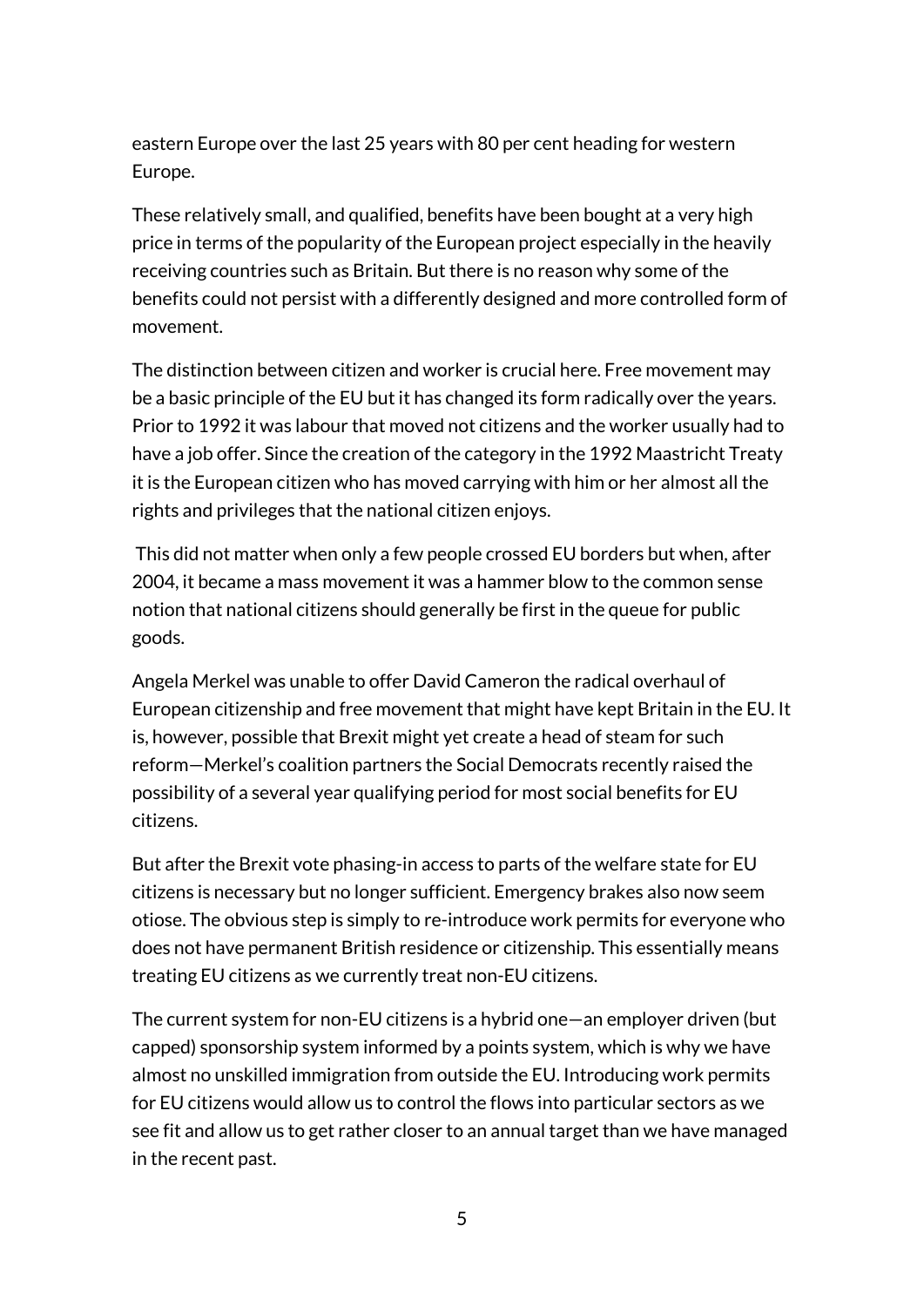If the current non-EU rules were applied to EU citizens currently working in the UK—i.e. a graduate job paying a minimum of £20,800 (rising to £30,000 next year)—only about 15 per cent of the 1.6m employees would qualify. It is evidently not in Britain's interests to experience such a rapid decline in EU workers. Even if the number, particularly of unskilled EU workers, was to fall by half it would cause major disruption to some sectors and would need to be phased in over several years. It would also obviously require a significant expansion and reform of the bureaucracy, as I discuss in the next section, and it is clearly essential that it works swiftly and efficiently with a target of, say, six weeks to deal with every work permit request.



Source: Social Market Foundation 2016

In the course of a negotiation we might well want to concede more favourable terms to EU citizens wanting to come and work, giving skilled EU workers some preference over non-EU skilled workers or allowing them quicker access to the social state. But the starting point should surely be the current non-EU terms.

In the medium term, even after revision of the rules, the demand for EU labour from British employers might not change much. And the supply too. It is true that about 40 per cent of EU citizens coming to Britain currently arrive without a job. But as so much recruitment happens either online or via word of mouth on EU migrant networks it would be a relatively minor administrative hassle for both job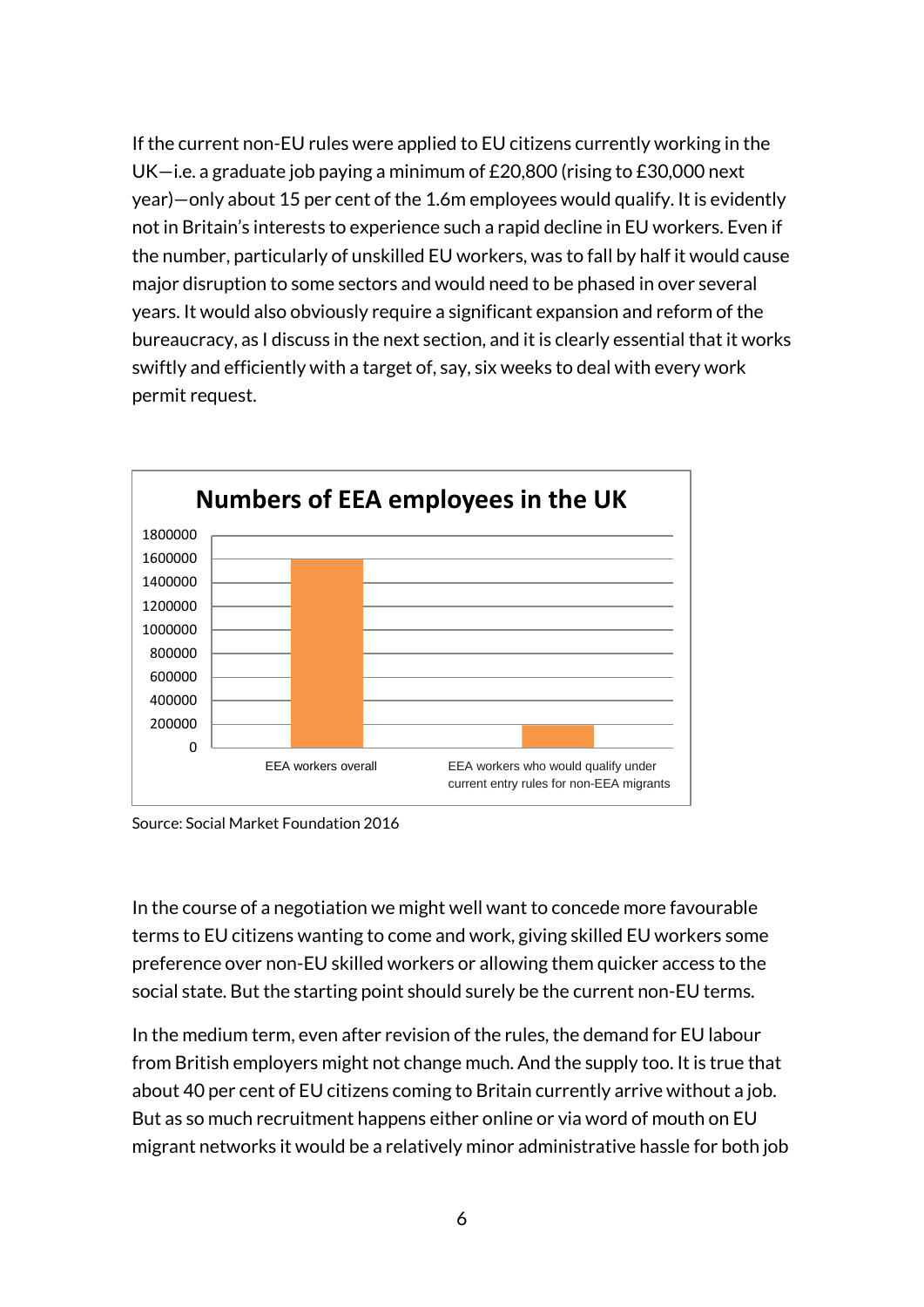seeker and employer to convert that into a formal work permit request. If all permits were granted (admittedly an improbable and undesirable outcome), the flow of EU citizens—even into low skill jobs in construction, food processing and agriculture—might remain at similar levels to today. The pull factors of the English language, established communities from all EU countries, and much better paid jobs—at least for those from central and eastern Europe—would all remain.

But there is no point in ending freedom of movement and then having similar numbers arriving as before. Decisions would have to be made about the desirable level of inflow in different sectors and the length of the transitional period to reach them. In hospitality the desirable number might be very low, in social care rather higher and in food processing and agriculture higher still. The degree of entrenched dependence on EU labour would be one factor to bear in mind along with how swiftly the jobs could be made more attractive to existing citizens, and/or how existing citizens can be made more attractive to employers (see section 3 of this briefing). In the medium term it would be hard to justify the disruption of leaving the single market if the headline net immigration figure did not fall below 200,000 a year (it is currently 330,000).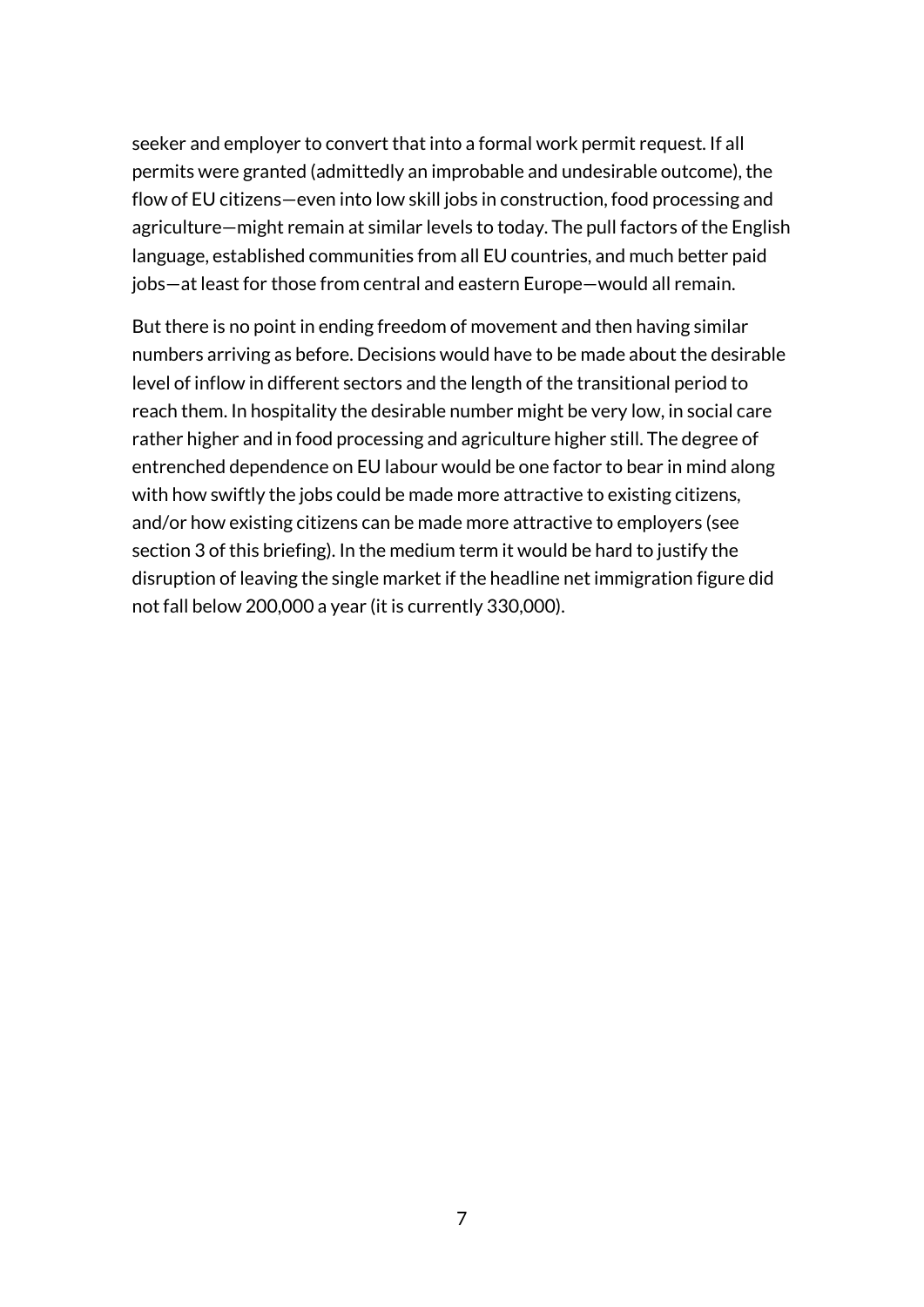

Source: Social Market Foundation 2016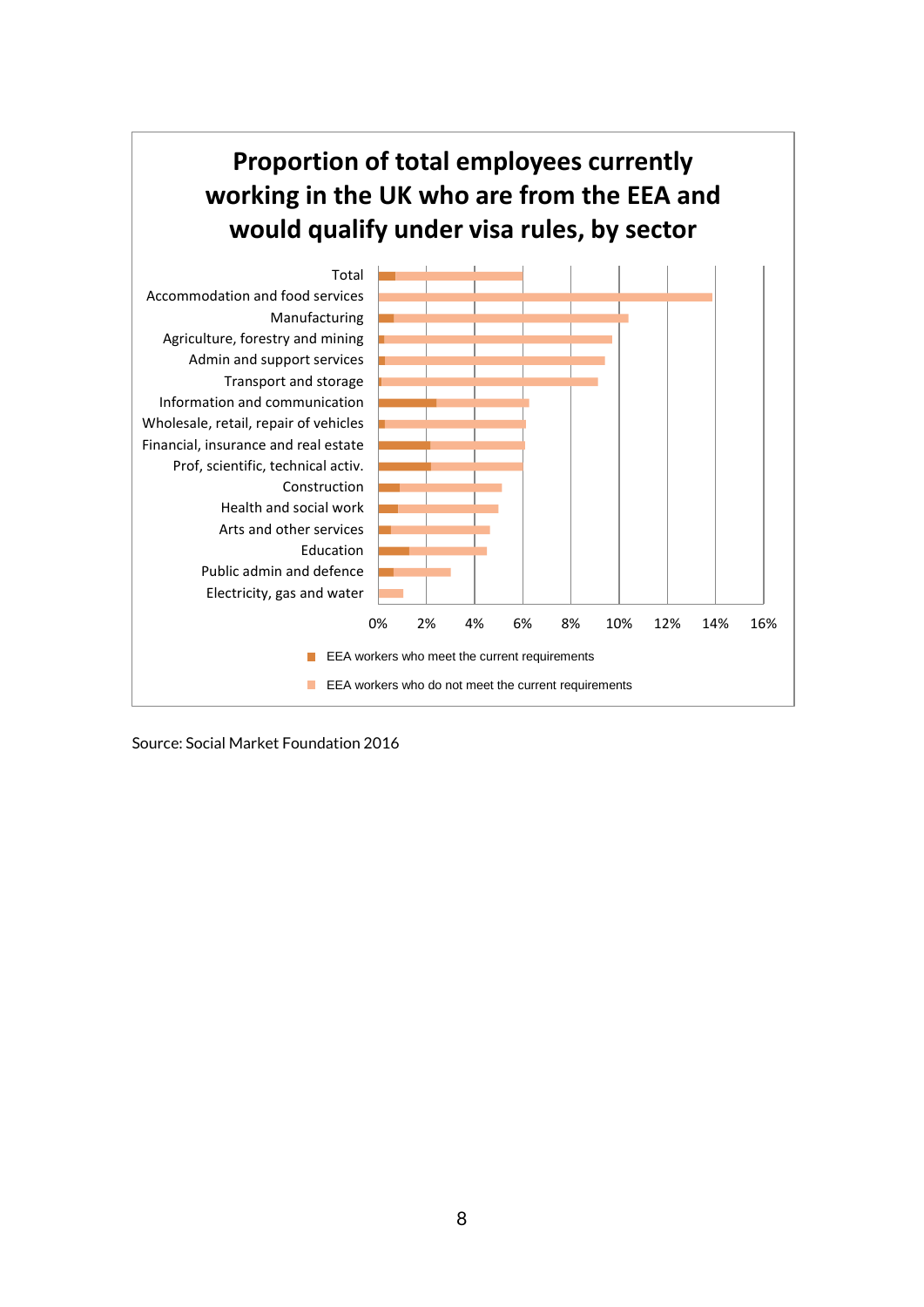

Source: Social Market Foundation 2016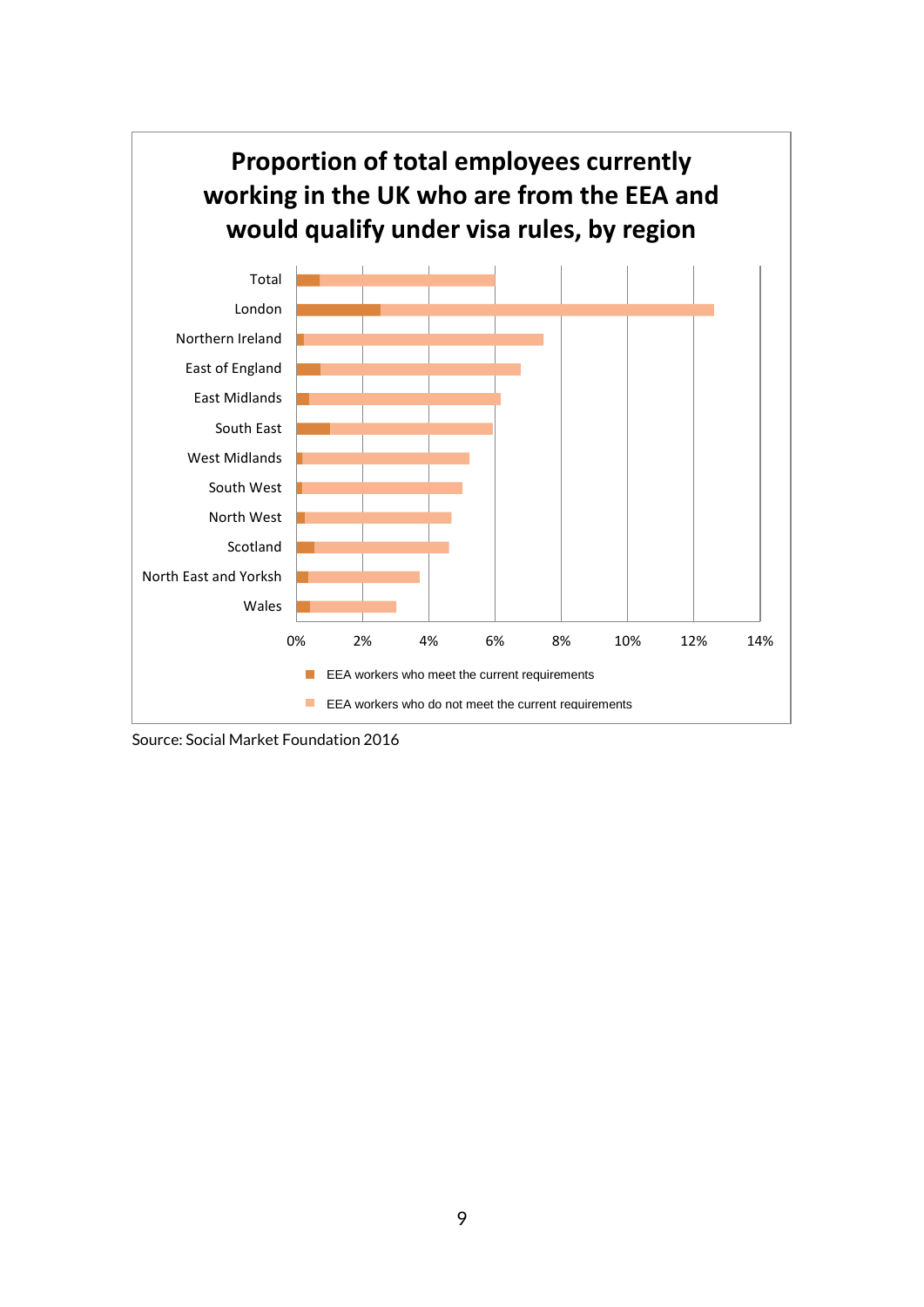# **2. MAKING THE BUREAUCRACY WORK BETTER**

We need a new department of state for immigration and integration. Given how important the issue has become in the past two decades a dedicated department is overdue, several European countries have them. It is true Whitehall has a strong immune system and tends to reject foreign bodies. But there is a powerful national mandate to both reduce immigration in general and make the economically desirable short-term flows work more efficiently, this mandate needs to be heard louder throughout government.

It would be relatively simple to create. Just move the Home Office's crime and policing functions and the Office of Security and Counter Terrorism into the Ministry of Justice and bring in the integration work of the Department for Communities and Local Government. (Louise Casey's current review of integration is likely to recommend some semi-permanent body to oversee it, so timing is good.)

Given everything else on its plate it is unlikely that the government will be interested in this option in the short term but the Home Office will still need to change to manage a much larger work permit based inflow. The current work permit system is better than its reputation suggests but the process can be very expensive especially for small organisations and can take months to complete. More self-administration (within a cap) would be sensible for large organisations such as universities (which can easily carry the cost from the large reserves they have built up in recent years) but rather less self-administration for small firms that use the service only occasionally.

As the system expands to incorporate movement of people from the EU there should be a cast-iron guarantee to employers that all work permit requests will be dealt with within six weeks. This will require many more decently paid and wellmotivated people sitting at desks as well as intelligent use of technology. The Border Force and Immigration Enforcement functions also need a big increase in funding and manpower to do their jobs properly in our more globalised era with more movement across borders, both legal and illegal. Indeed current annual spending on immigration functions by the Home Office is little more than 2bn or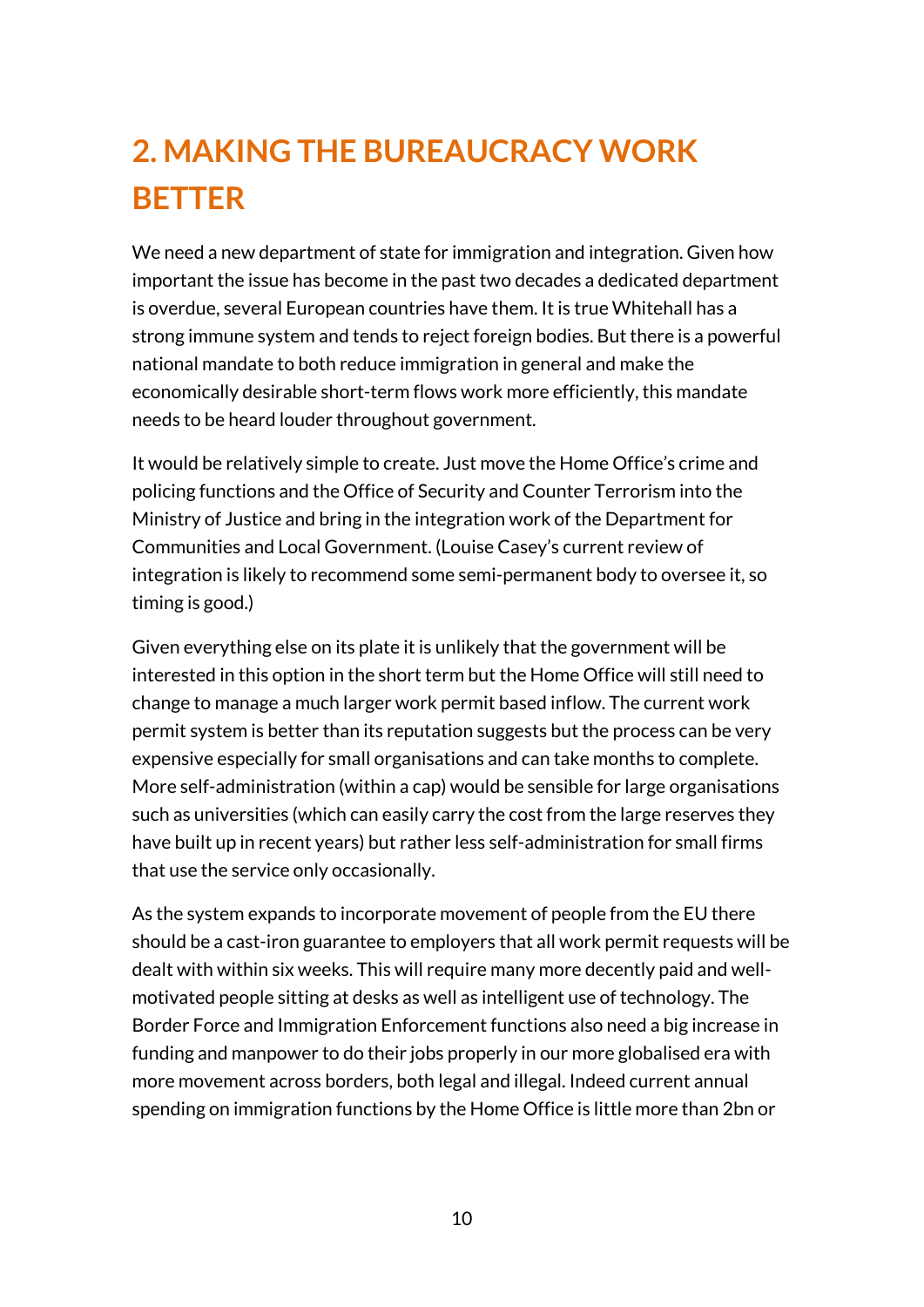about 0.3 per cent of total public spending. That should be both sharply increased and ring-fenced.

### **3. REVIEWING THE EMPLOYABILITY OF BRITISH CITIZENS AND REDUCING DEPENDENCE ON IMMIGRATION**

We need a high profile commission—perhaps chaired by Sir David Metcalf who is due to end his period as head of the Migration Advisory Committee in the next few months—to consider the ways in which it can be made more attractive for employers to hire and train British citizens. Once outside the EU it would be possible to provide financial incentives for employers of low-skill or vulnerable citizens with funding for this coming, perhaps, from a time-limited National Insurance surcharge on non-Brits.

But the immigration flows of the past generation have underlined a broader crisis in basic British education and training that have made people from often much poorer countries (albeit some of the most energetic and enterprising from them) more attractive to employ than British people. Our flexible labour market strategy may have many advantages but it has left many British employees adrift without appropriate technical skills (look at the decline in HNDs and HNCs) and allowed employers to cherry pick from the European labour market on our doorstep. The private sector has persistently under-invested in Stem (science, technology, engineering and mathematics) and IT skills (indeed spending on training across the board has fallen sharply in the past 15 years). One reason: it is too easy to bring trained people from outside the EU on skilled worker or intracompany transfer schemes—151,000 such visas were granted last year alone. Moreover, that number includes 60,000 dependents. The right for people on work visas to bring in working dependents needs to be reviewed.

There is a particular problem in some low skill sectors. British workers are willing to do tough and anti-social work if it is well paid—look at the oil rigs. But the areas of heaviest demand for low-skill European workers—in construction, food processing, agriculture and so on—often require flexible 24-hour shift patterns, are heavily seasonal and in the case of agriculture are often in underpopulated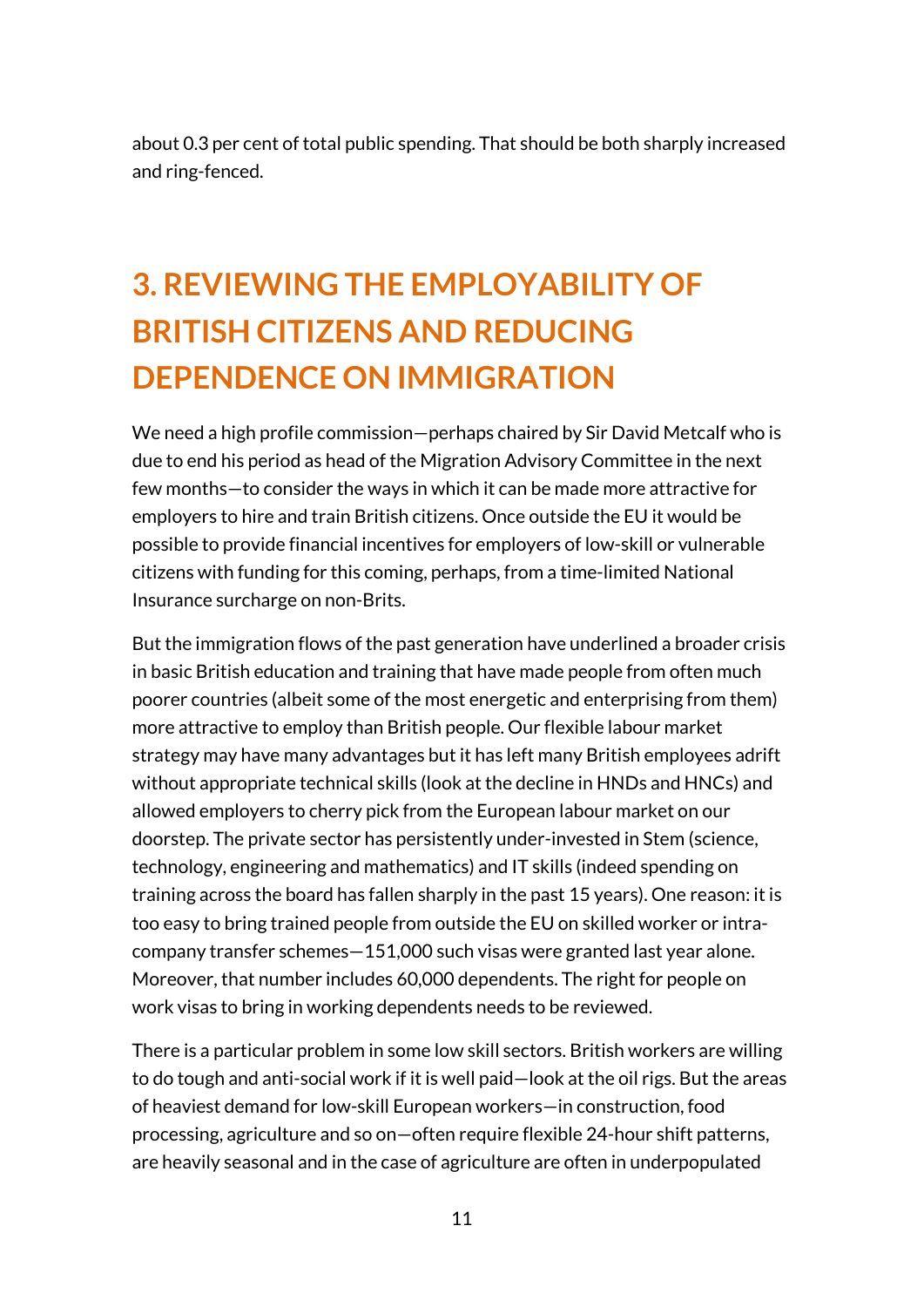areas of the country. And, at least in food processing and agriculture, thanks to the margin pressure from the supermarkets pay is as basic as the law will allow. Even if some of these jobs were better paid they are often insecure and episodic: even traditional building trades have become much less popular with young British men because of the stop-start nature of the house building sector.

It may be that in some of these sectors if employers cannot afford the wage levels that British workers are prepared to accept then they should increase automation—Japanese agriculture in highly automated, and if a car factory can be full or robots why not a pork pie factory? Perhaps we should just import most of our strawberries rather than import the workforce to pick them.

There will be difficult decisions to be made in this transitional period. When Singapore was seeking to reduce its dependence on foreign labour a few years ago it offered grants and loans to labour intensive businesses to smooth the process of automation or finding appropriate local labour.

We also need to look again at the flexibility of the benefit and social housing system which can help to trap people in areas of decline. Local authorities could do more to help with job search and should perhaps take a more prominent role in the careers service by organising work placements for school pupils to help instill a greater sense of realism about what the labour market has to offer young people.

Also, some constraints on public spending can translate into higher immigration. Cuts to nurse training budgets leads to more nurses coming from Portugal or Poland (the number of training places fell by one fifth 2010 to 2013). The same is true for paramedics, care workers and teaching staff in shortage subjects. Public spending cuts need an immigration audit.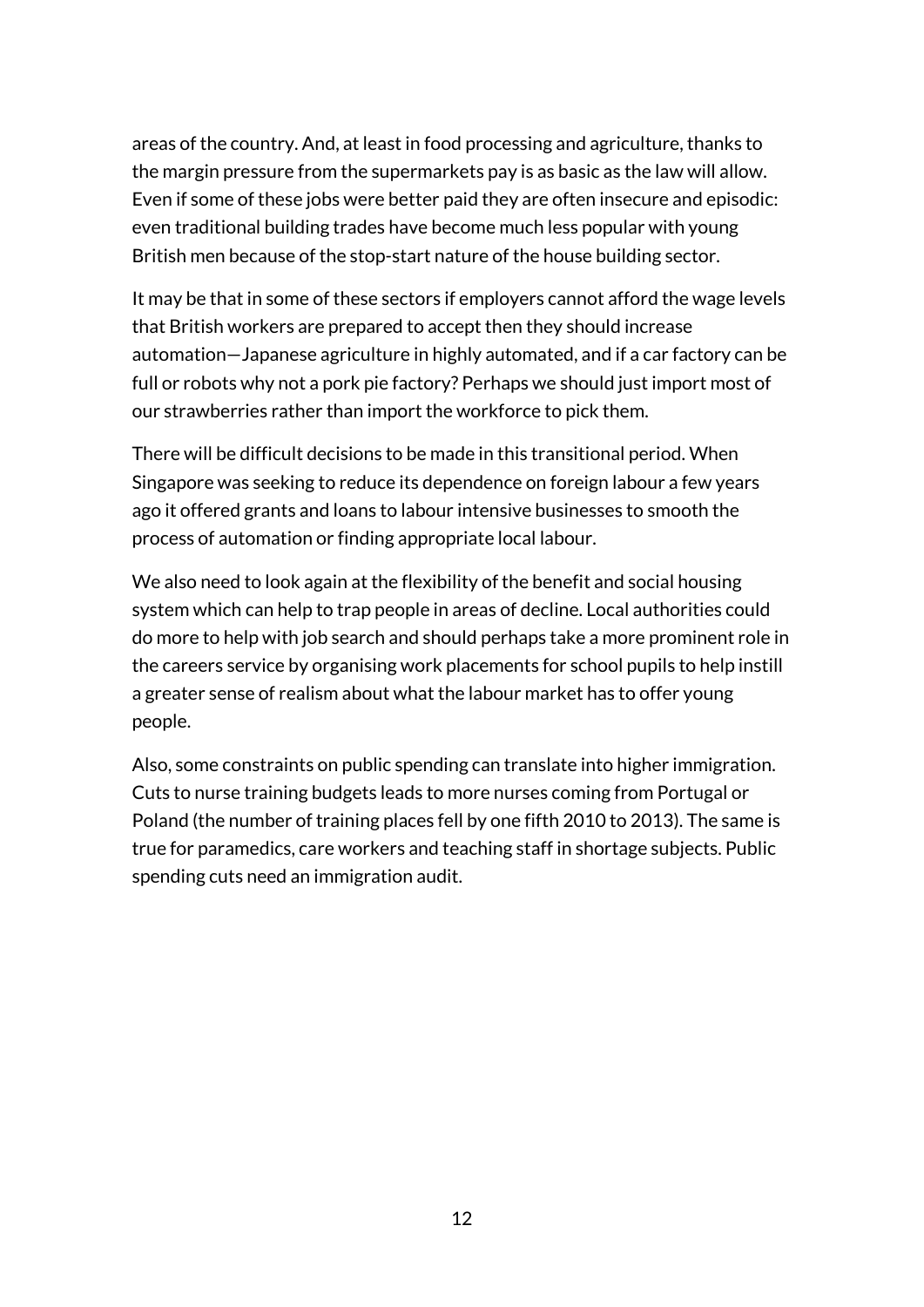# **4. RESPONDING TO SOCIAL INFRASTRUCTURE PINCH-POINTS AND BUILDING ON CASEY RECOMMENDATIONS**

Should part of the immigration reassurance strategy include a revised form of the Migration Impacts Fund (MIF)? The original MIF was a Labour creation in 2008 in response to complaints from local authorities in areas of high immigration that their government grants did not cover the needs of a rapidly rising population. It was abolished by the Coalition in 2010 then reinstated in 2015 in the light of a Conservative manifesto commitment to create a similar Controlling Migration Fund. A degree of scepticism towards this kind of body is entirely justified. It can reward those who shout loudest and can also appear to the settled population to be a public spending gift to the new arrivals rather than a way of reducing pressure on services for everyone. It is also true that public authorities always tend to be behind the curve on population changes. But if constituted in the right way, it could be a useful innovation in local demographic management. In its earlier incarnation the MIF had a tiny budget of around £35m a year. That headline figure should be increased significantly but local authorities should then have to bid for top-up money from the fund to speed the expansion of front line services such as GPs surgeries, A&E departments and even public housing. And money should only be granted where indisputable evidence is presented of social infrastructure pinch-points. The ONS now does annual estimates of local authority populations but they are still regarded with some scepticism by authorities in areas of high turnover. A new MIF should provide an incentive for local demographers to think of new, authoritative ways of establishing short-term population movements which could in itself help to make urban churn more transparent and therefore less threatening.

Like pressure on public services, anxieties about integration also exacerbate opposition to immigration, and with some reason. There is a growing divergence in neighbourhoods and schools in some areas between the white British and some minority groups—especially those from conservative, Muslim backgrounds. In recent years a second integration problem has been added: people from the poorer EU states who have no desire to integrate into British society because they are here for a short period to earn money. A society works better when most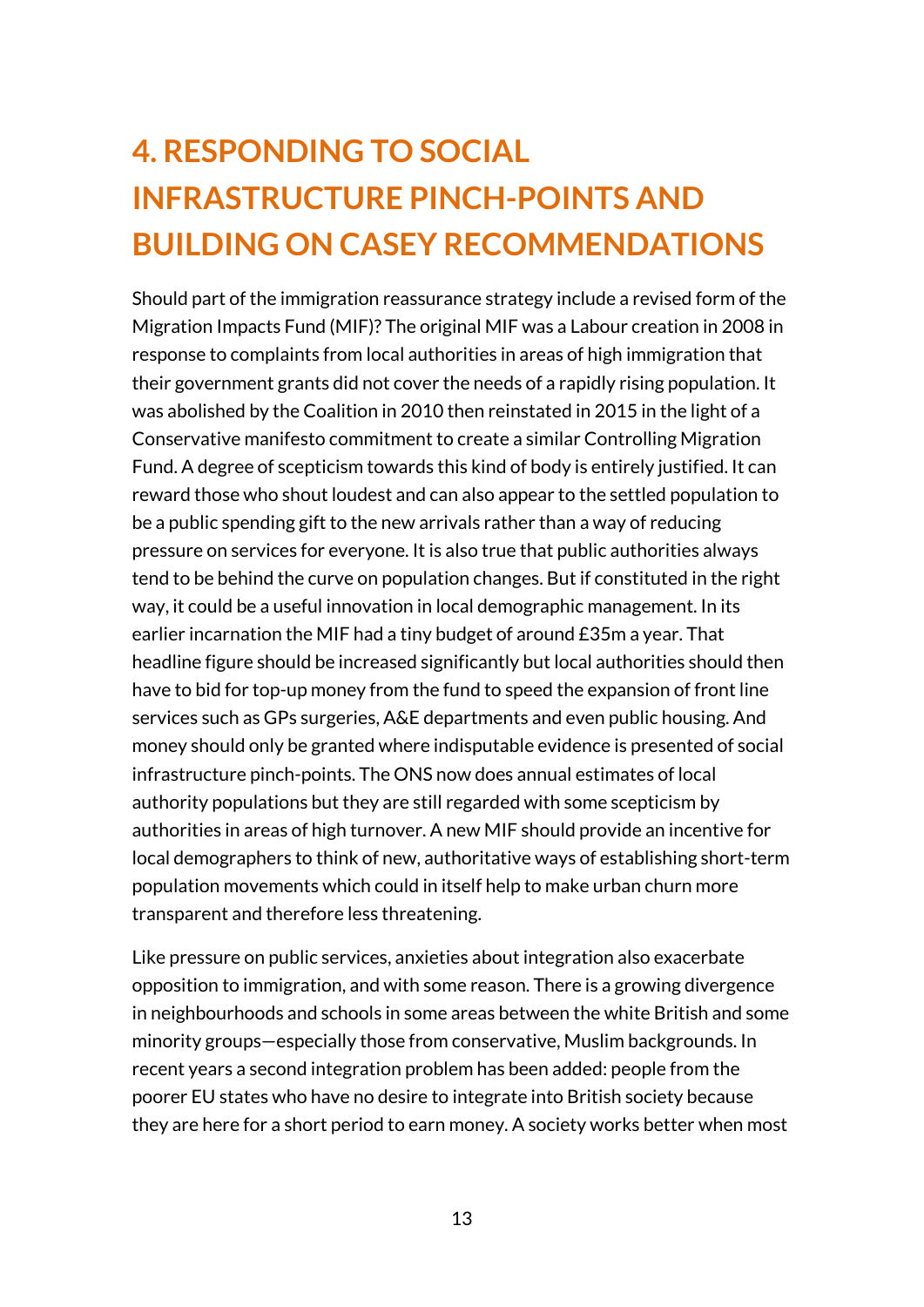people share some common norms and a common allegiance, a purely economic relationship is a form of free-riding and is rightly unpopular.

Louise Casey is due to complete her review on opportunity and integration in the next few weeks. This is good timing. Much of her focus is expected to be on the "parallel lives" parts of Britain in towns like Luton and Bradford where the focus is on the settled Muslim minority and its divergence from mainstream British norms. But the measures she proposes for "nudging" more mixing in neighbourhoods and schools could also apply to places of high eastern European migration, like Boston, Lincolnshire, where there is a different kind of parallel lives problem.

#### **5. LONGER TERM: POPULATION REGISTER AND TWO-TIER CITIZENSHIP**

Much of the above is about administrative or incremental changes but in two areas we need to start thinking more radically. First, a population register. The IDcard initiative of the last Labour government was bungled but we need to re-open the debate. Many people who voted for Brexit have an uneasy sense that the people running the country do not know how many people are here or where they are. And they are right. It is time for an overhaul of migration statistics and a much more reliable oversight of movement across borders—roughly 2m people arrive on visas every year (and that number will rise sharply when we leave the EU) and too many overstay. Currently the various different databases of DWP, HMRC and the Home Office do not speak to each other and most of us have several unique identifiers—NHS number, National Insurance number and passport number for example—that are stored in different places.

What is required in the long run is a Scandinavian style population register for all citizens (and non-citizens) incorporating a unique person number. There are problems with keeping such registers up to date, as people move around and leave the country, and there is a cultural resistance to the perceived big brother aspects of the system. One way of getting round the latter problem is to base the register on NHS registration. A well-functioning register helps to combat many problems from illegal immigration to knowing how much social infrastructure is needed in a given area. We also now have the experience of running biometric